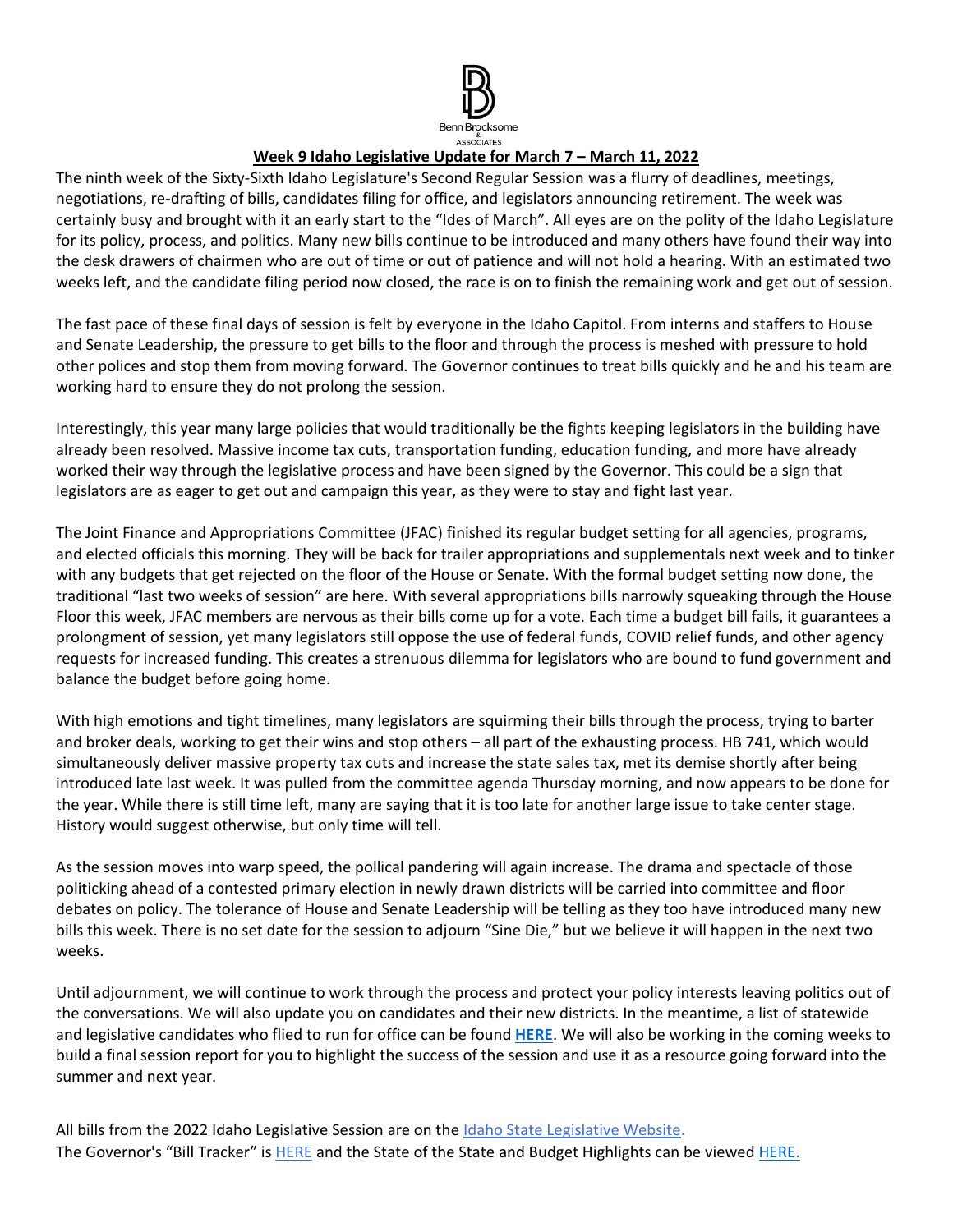

## **Policies**

**SB 1234 – [Dental Hygienist Endorsements](https://legislature.idaho.gov/sessioninfo/2022/legislation/S1234/) (34-0-1) Passed the Senate – (66-0-4) Passed the House – To the Governor**  S1234 removes outdated extended access licensure endorsement for Idaho licensed dental hygienists to practice in an extended access setting under the supervision of a dentist. This bill will allow for dental hygienists to prescribe authorized treatment.

**Sponsor: Sen. Lakey (R-12)**

## **HB 517 – [Dentists, Idaho Department of Corrections](https://legislature.idaho.gov/sessioninfo/2022/legislation/H0517/) To the Governor**

This proposal would classify dentists working for the Department of Corrections to be classified as Department employees to improve Board of Dentistry oversight and access to inmate dental records, history, etc. **Sponsors: Rep. Hartgen (R-24), Sen. Lee (R-9)** 

#### **SB 1283 – [Supplemental Medicaid Reimbursement for Ground Emergency Transport](https://legislature.idaho.gov/sessioninfo/2022/legislation/S1283/) To the Governor**

This proposal states that, currently, medicaid covers only ¼ the true cost of ambulance trips by using Federal funds to supplement the cost of these services, which is intended to help improve ground transport service for Idahoans in rural areas who might avoid ground transport for medical services due to prohibitive costs. This expansion would be made at no cost to the State or local governments.

**Sponsor: Sen. Riggs (R-3)**

#### **SB 1233 – [Shared Investigation Authority](https://legislature.idaho.gov/sessioninfo/2022/legislation/S1233/) – DOPL Senate Commerce & Human Resources Committee**

This bill hopes to enable across-the-board collaboration between Department of Occupational & Professional Licenses (DOPL) boards and commissions to improve transparency and efficiency during investigations. **Sponsor: Sen. Souza (R-4)** 

#### **HB 562 – [Drug Outlet \(Pharmacy\) Registration](https://legislature.idaho.gov/sessioninfo/2022/legislation/H0562) (69-0-1) Passed the House – Senate Floor**

For resident and non-resident pharmacies, this legislation intends to improve the registration process by making it simple and more consistent.

#### **Sponsors: Rep. Erickson (R-33), Sen. Martin (R-15)**

**HR 09 – [Workforce Training for In-Demand Professions \(ARPA\)](https://legislature.idaho.gov/sessioninfo/2022/legislation/HR009/) House Commerce & Human Resources Committee** Idaho's allocated APRA funds would dedicate \$50 million for workforce training for the in-demand professions that have been impacted by the pandemic. This House Resolution would state the funds are obligated to workforce training. **Sponsor: Rep. Holtzclaw (R-20)**

**HB 718 – [Out-of-State Medical Students, Return to Idaho](https://legislature.idaho.gov/sessioninfo/2022/legislation/H0718/) (54-15-1) Passed the House – Senate Education Committee** This legislation would require Idaho students who enroll in WWAMI Regional Medical Program or the University of Utah School of Medicine to sign a contract with the State Board of Education stipulating that the student will repay monies paid for their education from public funds, unless the student is actively engaged in professional practice in Idaho for four years.

**Sponsor: Rep. Moyle (R-14)**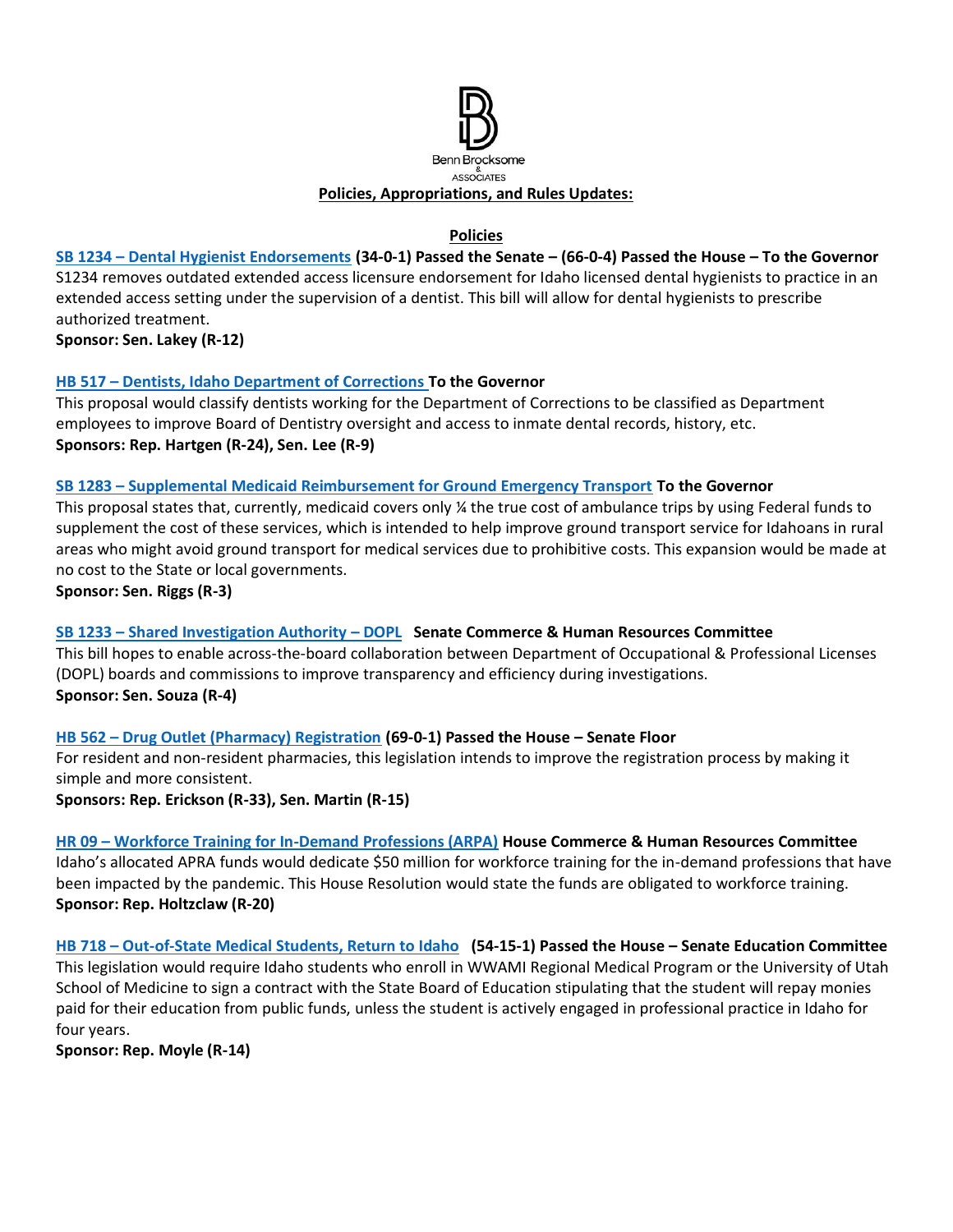

# **HCR 38 – [WWAMI Regional Medical Education Program](https://legislature.idaho.gov/sessioninfo/2022/legislation/HCR038/) (59-7-4) Passed the House – Senate Education Committee**

This concurrent resolution encourages the State Board of Education to request additional WWAMI seats beginning in 2025.

## **Sponsor: Rep. Moyle (R-14)**

#### **HB 510 – [State & Local Taxes, Businesses](https://legislature.idaho.gov/sessioninfo/2022/legislation/H0510/) (69-0-1) Passed the House – Senate Local Government & Taxation Committee**

This proposal aims to "make technical corrections to legislation passed in 2021 (HB 317)". That bill allowed Affected Business Entities (ABE's) to elect to pay state income taxes on behalf of their owners, making those payments deductible from their federal taxes. This new bill would extend that election opportunity to trusts, estates, and ABE's with owners that have no Idaho income tax liability.

**Sponsor: Rep. Okuniewicz (R-2)**

## **HB 534 – [State Insurance Fund](https://legislature.idaho.gov/sessioninfo/2022/legislation/H0534/) House Commerce & Human Resources Committee**

Intends to allow the State Insurance Fund (SIF) to transition from state vacation and leave programs to Paid Time Off (PTO) and holidays. This would align more with private sector positions. The bill will digitalize their financial transaction offerings with online banking and mobile applications without the approval of the State Controller's Office and Treasurer's office.

**Sponsor: Rep. Gestrin (R-8), Sen. Lakey (R-12) - four co-sponsors**

## **SB 1239aa – [Legislative Session Uniformity](https://legislature.idaho.gov/sessioninfo/2022/legislation/S1239/) (28-6-1) Passed the Senate – House State Affairs Committee**

Ensures that each regular session of the legislature shall adjourn by a certain date. It is intended to keep the legislative session uniform and part time but makes exceptions for declared disasters and emergency events. **Sponsor: Sen. Guthrie (R-28)**

#### **SB 1246 - [Uniform Controlled Substance Act](https://legislature.idaho.gov/sessioninfo/2022/legislation/S1246/) To the Governor**

S1246 to meant to reflect the DEA controlled substance decisions for 2021. This includes synthetic opioids in Schedule I, opiates in Schedule II, and anticonvulsant substance in Schedule V.

**Sponsor: Sen Wintrow (D-19)** 

#### **SB 1256 - [Notarization Process for Background Checks](https://legislature.idaho.gov/sessioninfo/2022/legislation/S1256/) To the Governor**

Change would allow for electronic signatures to be used when background checks are notarized. This proposal hopes to expedite notarization process, eases regulatory burden, and reduces costs on those that need those checks performed.

**Sponsor: Rep. Blair (R-31).** 

## **SB 1259 – [Medicaid, Certified Caregivers, and Property Taxes](https://legislature.idaho.gov/sessioninfo/2022/legislation/S1259/) (29-5-1) Passed the Senate – House Revenue & Taxation Committee**

In-home caregivers and home-bound persons. Certified Family Home. You receive Medicaid reimbursement for housing those people, and for some, that would bump you above the circuitbreaker, but only at the state/local level. About 2,500 homes, serving over 3,000 residents. About \$50 per day, where them being institutionalized is around \$100 per day, resulting in a cost-saving for the State.

**Sponsor: Sen. Wintrow**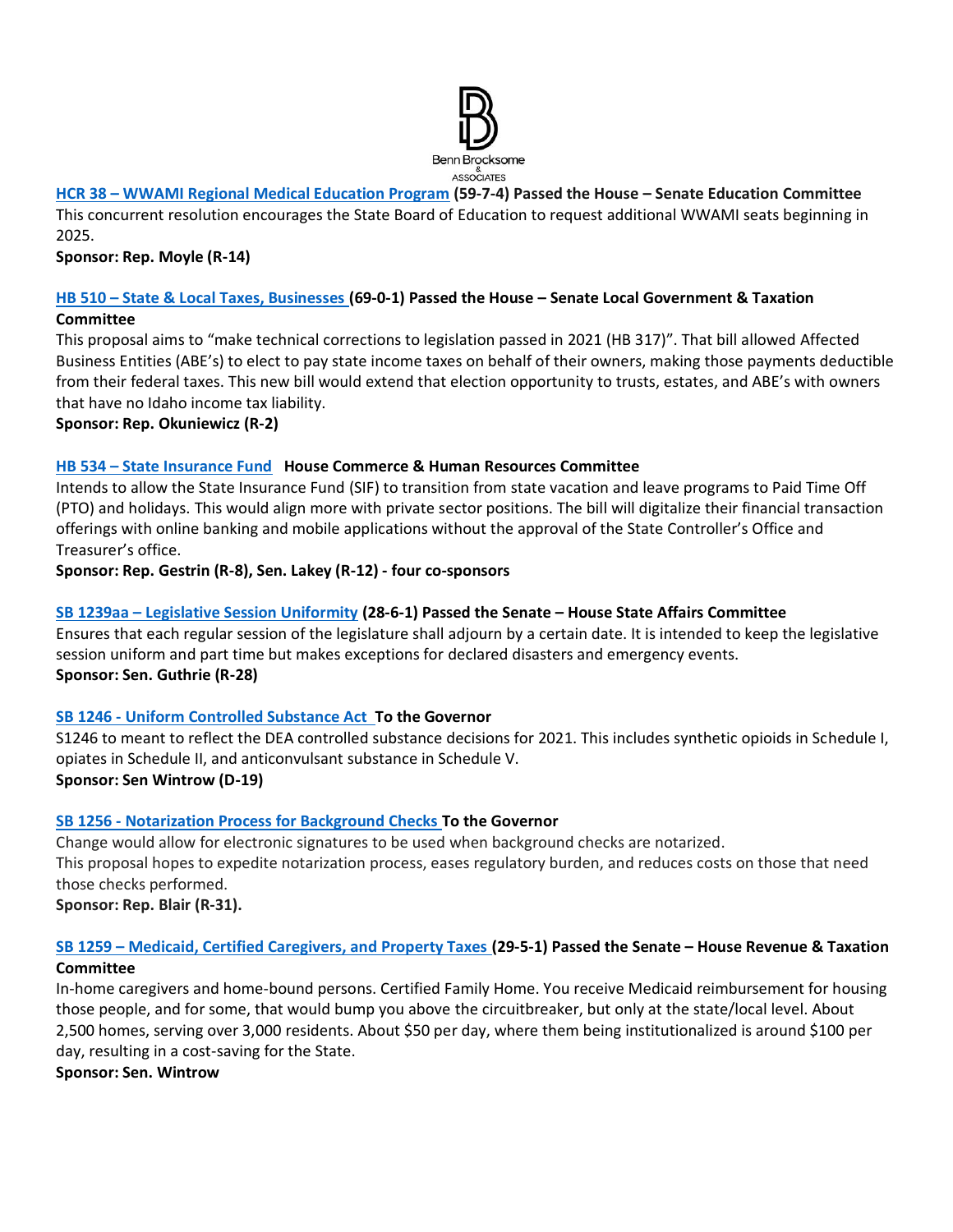

## **HB 554 – [Definitions](https://legislature.idaho.gov/sessioninfo/2022/legislation/H0554) – PERSI (68-0-2) Passed the House – Senate Commerce & Human Resources**

HB 554 is a language update proposal. Current State Code would have the definitions of "Early Retirement" and "Service Retirement" added to be consistent with Federal Code.

**Sponsor: Rep. Syme (R-11)**

## **HB 555 – [Reemployment, PERSI](https://legislature.idaho.gov/sessioninfo/2022/legislation/H0555) (66-0-4) Passed the House – House Commerce & Human Resources**

In an attempt to lower the general member contribution rate for school employees, this proposal seeks to create a new School Employee rate and allow for previously-retired educators to return to the workforce without risking the benefits they have accrued over their career.

**Sponsor: Rep. Horman (R-30)**

## **HB 728 – [PERSI, Russian Assets](https://legislature.idaho.gov/sessioninfo/2022/legislation/H0728/) (62-0-8) Passed the House – Senate State Affairs Committee**

This bill is to ensure Russian currency and government bonds within PERSI are sold, dispersed, or traded. PERSI will be required to publicly disclose of all Russian investments that any company has. The bill will sunset March 1, 2023. **Sponsor: Rep. Gannon (D-17) and Rep. Skaug (R-12)**

## **HB 556 – [Securities](https://legislature.idaho.gov/sessioninfo/2022/legislation/H0556) (50-18-2) Passed the House –Senate Floor**

Relates to the Uniform Security Act by proposing to make non substantial changes, add specific time restraints, and clarifies the denial or suspension of certain restraints for the disciplinary process. **Sponsor: Rep. Furniss (R-35)**

## **HB 557 – [Payday Lenders, Licensing Systems](https://legislature.idaho.gov/sessioninfo/2022/legislation/H0557) (31-38-1) Failed in the House**

Aims to standardize the commercial payday and licensing systems. Eliminates the unnecessary licensing requirements and alters due dates to align with the electronic system of licensing. The provisions for qualifying for these licenses will be updated by this bill as well.

**Sponsor: Rep. Furniss (R-35)**

#### **HR 006 – [State Health Insurance Reserves](https://legislature.idaho.gov/sessioninfo/2022/legislation/HR006/) House Commerce & Human Resources Committee**

By using \$25 million in ARPA funds, HR 006 would rebuild reserves in the State Employee Health Insurance Fund. This is a proposal that was drafted in accordance with the Governor's plan for strategic investments in education. **Sponsor: Rep. Holtzclaw (R-20)**

#### **HB 561 – [Uses for Grant Funding, Emergency Service Personnel](https://legislature.idaho.gov/sessioninfo/2022/legislation/H0561) To the Governor**

Currently, under State Code, grant funds for emergency medical services are limited to use for the purchase and acquisition of vehicles and equipment. HB 561 would update State Code to make training, licensing, technology upgrades, and other costs not related to salaries eligible.

**Sponsors: Rep. Rubel (D-18), Rep. Gestrin (R-8)**

#### **HB 719 – [Vaccine Mandates, Religious Exemption](https://legislature.idaho.gov/sessioninfo/2022/legislation/H0719/) (54-15-1) Passed the House – Senate State Affairs Committee**

Expands on State Code, by incorporating language that would allow for employees to claim religious exemption in the event their employer has vaccine requirements. This intends to replace HB 577. **Sponsor: Rep. Young (R-31)**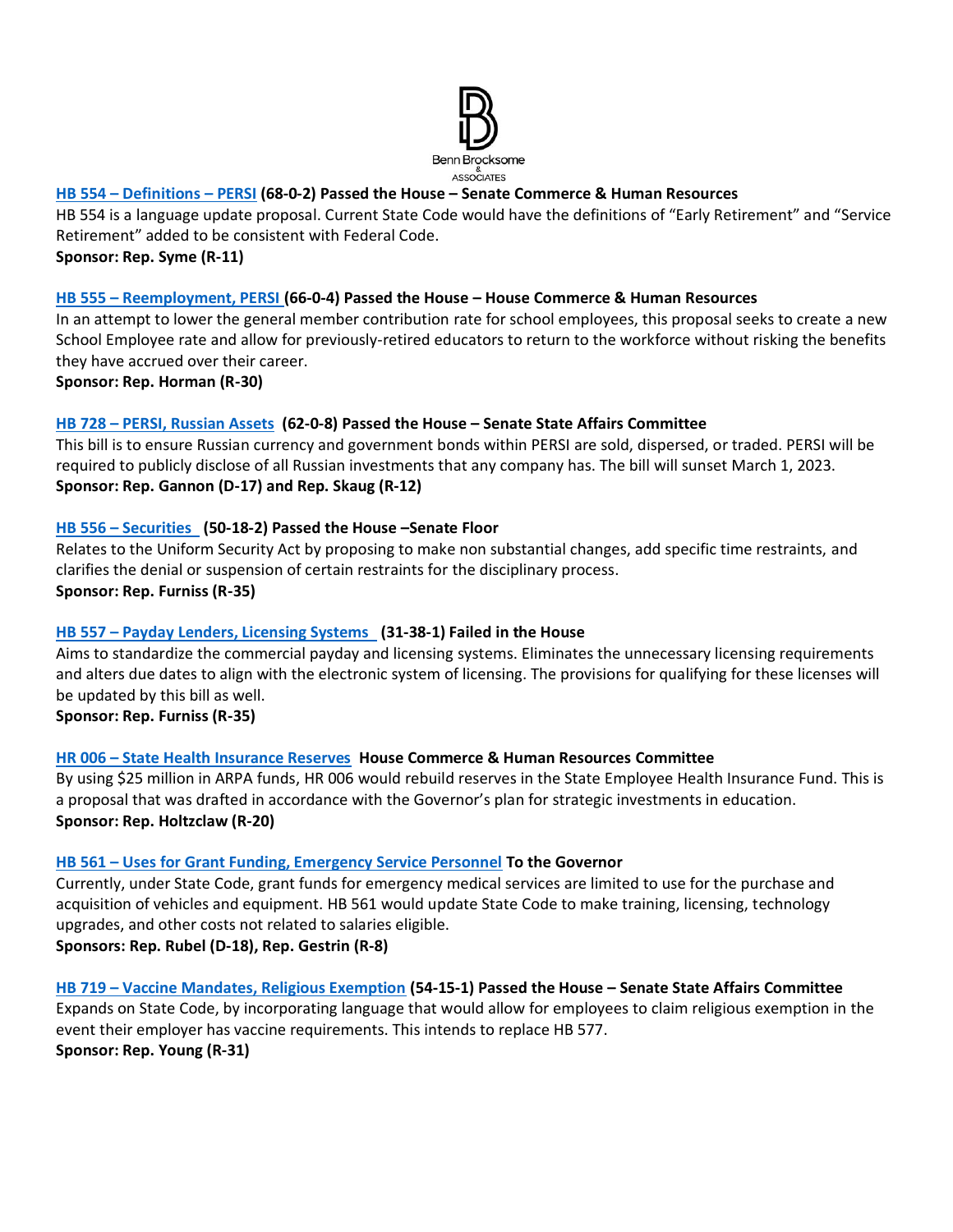

## **HB 578 – [Required Immunity Liability Act](https://legislature.idaho.gov/sessioninfo/2022/legislation/H0578) House Business Committee**

Allows for employees to request an exemption from receiving the vaccine, and the employer still requires the vaccine, then an employee is injured the employer can be held liable for this injury. The employee will have the ability to seek suit against the employer. The businesses that are required to have all employees receive the vaccine per the federal government mandate, this employer will be exempt from this bill.

**Sponsor: Rep. Monks (R-22) and Sen. Den Hartog (R-22)**

## **HB 579 – [Medical Information, Employers](https://legislature.idaho.gov/sessioninfo/2022/legislation/H0579/) House Business Committee**

Intends to protect employee's medical privacy by stating employees do not have to disclose medical information to an employer. An employer may request a new employee to share relevant medical information that is considered essential function to the job.

**Sponsor: Rep. Monks (R-22)**

#### **HB 581– [Employee Medical Information Protection Act](https://legislature.idaho.gov/sessioninfo/2022/legislation/H0581) (39-29-2) Passed the House – Senate Commerce & Human Resources**

Prevents a business to mandate the COVID-19 vaccine on their employers. The definition of the vaccine would be updated through this bill

**Sponsor: Rep. Shepherd (R-7)**

## **HB 590 – [Streamlining the Worker's Compensation Process](https://legislature.idaho.gov/sessioninfo/2022/legislation/H0590) (65-3-2) Passed the House – Senate Floor**

HB 590 plans to streamline the worker's compensation process for the parties involved who wish to settle instead of going to trial. To speed the process up, the bill intends to eliminate the approval needed from the Industrial Commissioners. This does not apply to cases involving a minor or a legally incompetent person. The Industrial Commission will still require submitting information regarding the settlement. This replaced HB 518. **Sponsor: Rep. Skaug (R-12)**

**HB 698 – [Worker's Compensation, COVID-19](https://legislature.idaho.gov/sessioninfo/2022/legislation/H0698/) (61-2-7) Passed the House – Senate Commerce & Human Resources** This legislation specifies that injuries arising from employer mandated vaccinations shall be compensable under the Idaho Workers Compensation laws. This intends to replace HB 593. **Sponsors: Rep. Skaug (R-12), Rep. Monks (R-22)**

#### **HB 708 – [Medical Information, Employers](https://legislature.idaho.gov/sessioninfo/2022/legislation/H0708/) (54-14-2) Passed the House – Senate Health & Welfare Committee**

Intends to protect employee's medical privacy by stating employees do not have to disclose medical information to an employer. An employer may request a new employee to share relevant medical information that is considered essential function to the job. This intends to replace HB 604.

**Sponsor: Rep. Monks (R-22)**

## **HB 616 – [Private Foundations, Charitable Trusts, Non-Profits, Privacy](https://legislature.idaho.gov/sessioninfo/2022/legislation/H0616/) (69-0-1) Passed the House – Senate Judiciary & Rules**

This bill aims to protect private foundations and charitable trusts by clarifying that the only business reports they would need to file are those required under the State's Nonprofit Act and consumer protection laws. **Sponsor: Rep. Troy (R-5)**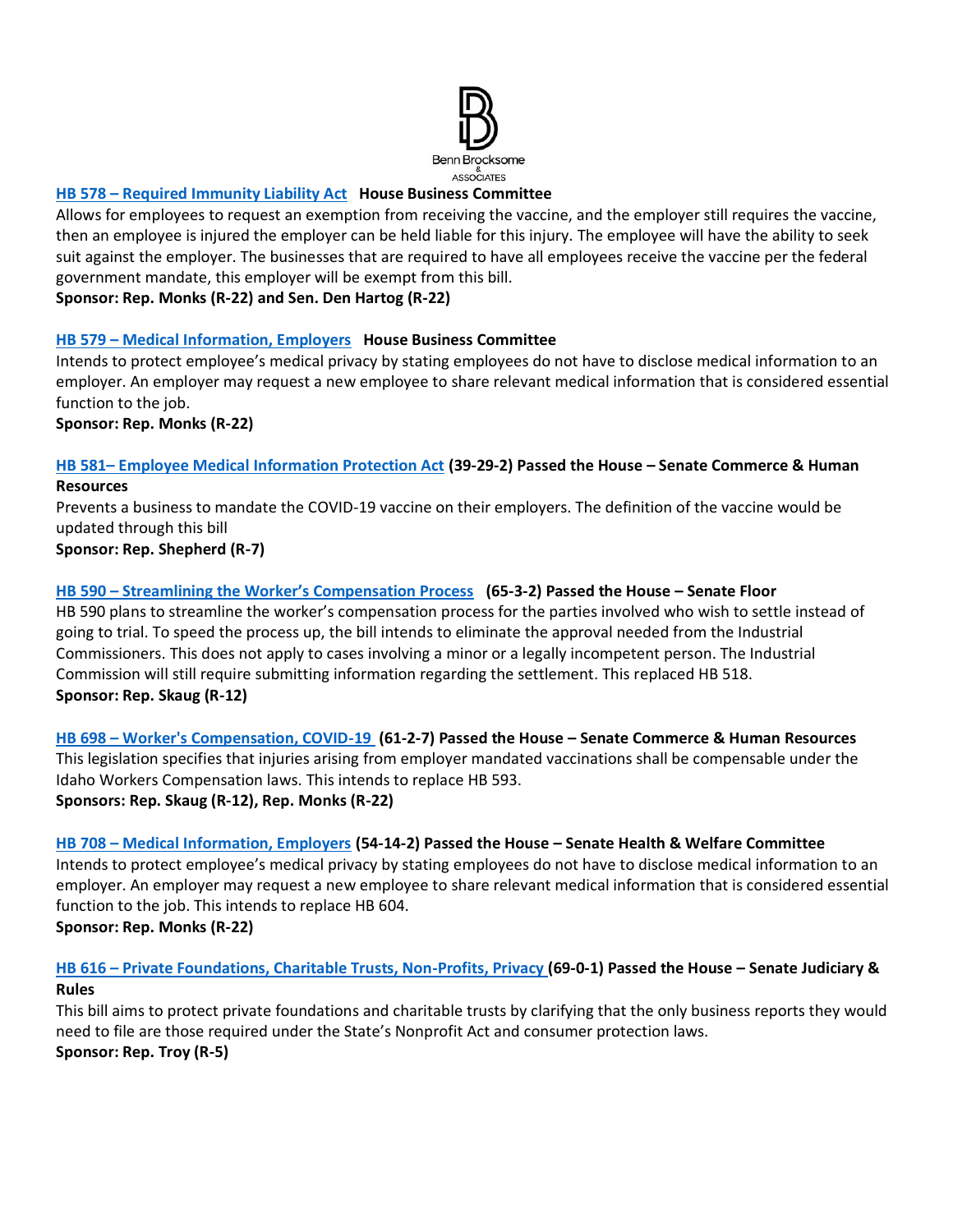

## **SB 1326 – [Regulatory Shift, Division of Licensing & Certification](https://legislature.idaho.gov/sessioninfo/2022/legislation/S1326/) Senate Health & Welfare Committee**

This legislation would effectively shift eighteen (18) different types of medical facilities and agency types, as well as the regulatory authority, duties, and staff responsible for licensing and inspection, from the Division of Licensing & Certification to the Division of Occupational & Professional Licenses (DOPL). Included in this transition would be the management of the certification program for certified family homes to DOPL. **Sponsors: Sen. Riggs (R-3), Rep. Erickson (R-33)**

**RS 29755C2 – Extending Employment Services Program**  This proposed legislation would move the Extended Employment Services Program from the Division of Vocational Rehabilitation to the Division of Health & Welfare (DHW). Current funding for the program would be shifted from the Division of Vocational Rehabilitation to DHW, resulting in the transfer of three (3) FTP and \$3.51 million. This replaces SB 1329.

**Sponsor: Sen. Cook (R-30).** 

## **HB 645 – [Elections, Community College Trustees](https://legislature.idaho.gov/sessioninfo/2022/legislation/H0645/) Returned to State Affairs Committee**

Changes the at-large voting process for community college trustee elections to a zonal one. This proposal has a 2024 effective date to not further complicate the election cycle that is about to start. **Sponsor: Rep. Chaney (R-10)**

## **HB 671 – [School Board Trustees](https://legislature.idaho.gov/sessioninfo/2022/legislation/H0671/) (54-13-1) Passed the House – Senate State Affairs Committee**

If an election is held within 120 days from a successful recall, then an election will be held for a school trustee position instead of an appointment. If the next election in held further out than 120 days, a temporary trustee position will be fill until the next election, where the permanent spot will be elected. **Sponsor: Rep. Erhardt (R-33)** 

#### **SB 1346aa – [Medical Record Requests, Cap](https://legislature.idaho.gov/sessioninfo/2022/legislation/S1346/) (28-8-1) Passed the Senate – House Health & Welfare Committee**

This bill would establish "a reasonable maximum charge" for a patient, or their representative, to obtain a copy of records from a physician or other health care service that is intended to prevent price gouging, but also provide an incentive for electronic download of records.

**Sponsor: Sen. Ricks (R-34)**

## **SB 1356 – [Extend Employment Services](https://legislature.idaho.gov/sessioninfo/2022/legislation/S1356) Held in Senate Health & Welfare Committee**

SB 1356 would codify employment services from Idaho Division of Vocational Rehabilitation to the Division of Medicaid. This is a state supported employment and vocational training service and aims to ensure full access to the vocational services Idahoans with significant disabilities. **Sponsor: Sen. Cook (R-30)**

#### **HCR 40 – [State of Disaster Emergency Ending](https://legislature.idaho.gov/sessioninfo/2022/legislation/HCR040/) (42-25-3) Passed the House – Senate State Affairs Committee**

This concurrent resolution is to end to the current state of disaster emergency that has been ongoing to the past two years. It states the State of Emergency is no longer needed and this will bring it to an end. **Sponsor: Rep. Scott (R-1) and Rep. Christensen (R-32)**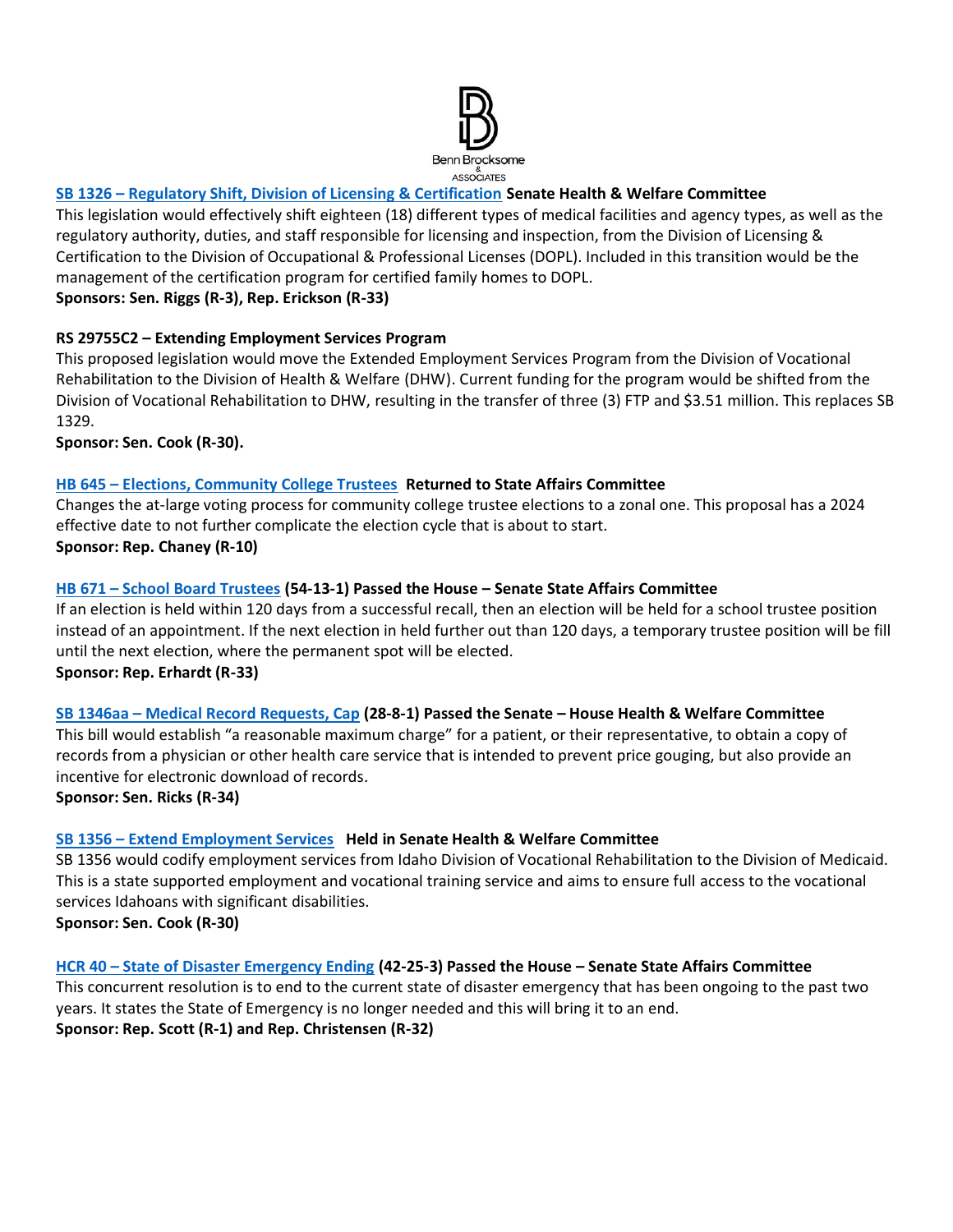

## **SB 1368 – [Occupational Licensing Reform Act, Language Clean-up](https://legislature.idaho.gov/sessioninfo/2022/legislation/S1368/) Senate Commerce & Human Resources Committee** This bill would update all Idaho Division of Occupational and Professional Licensing boards and commission statute references in alignment with Idaho Code § 67, Chapter

## **SB 1381 – [Coronavirus Pause Act](https://legislature.idaho.gov/sessioninfo/2022/legislation/S1381) Senate Floor**

This legislation was crafted in reaction to the COVID-19 pandemic and aims to prevent discrimination in the workplace, with the exception of any requirements that might be required of medical care providers, on the basis of vaccination. **Sponsors: Sen. Winder (R-20), Sen. Lakey (R-12), Rep. Adams (R-13)**

## **SB 1397 – [Negotiated Rulemaking Process](https://legislature.idaho.gov/sessioninfo/2022/legislation/S1397/) Senate Judiciary & Rules**

This allows for legislatures to have a negotiated rulemaking process for all temporary rules that are not approved by the legislature the following session. This bill is to ensure that the rulemaking process is transparent and that temporary rulemaking is only used for emergency situations. **Sponsor: Sen. Anthon (R-27)**

- **HB 436 – [Income Taxes](https://legislature.idaho.gov/sessioninfo/2022/legislation/H0436/) Signed into Law**
- **HB 450 – [Unemployment Insurance Tax Rates](https://legislature.idaho.gov/sessioninfo/2022/legislation/H0450/) Signed into Law**
- **HB 444 - Extending Sunset of [Coronavirus Limited Immunity Act](https://legislature.idaho.gov/sessioninfo/2022/legislation/H0444/) Signed into Law**
- **SB 1247 – [Establishing Technical Schools](https://legislature.idaho.gov/sessioninfo/2022/legislation/S1247/) Signed into Law**
- **HB 506 – [Armed Forces Scholarships](https://legislature.idaho.gov/sessioninfo/2022/legislation/H0506/) Signed into Law**
- **HB 551 – [Subpoena Powers for the PERSI Board](https://legislature.idaho.gov/sessioninfo/2022/legislation/H0551) Signed into Law**
- **HB 552 – [PERSI Withdrawal Penalties](https://legislature.idaho.gov/sessioninfo/2022/legislation/H0552) Signed into Law**
- **HB 553 – [PERSI Background Checks](https://legislature.idaho.gov/sessioninfo/2022/legislation/H0553) Signed into Law**
- **HB 461 – [Armed Forces Scholarships](https://legislature.idaho.gov/sessioninfo/2022/legislation/H0461) Signed into Law**

#### **Appropriations and Budgets**

**SB 1331 – [Department of Health & Welfare FY 2022 Appropriations, Division of Medicaid](https://legislature.idaho.gov/sessioninfo/2022/legislation/S1331/) To the Governor** This is a FY2022 supplemental appropriation for the Division of Medicaid. It provides additional funds for contractuallyrequired, retrospective settlements, additional funds for held payments, and a recission due to the impacts of the public health emergency.

**Sponsors: Sen. Cook (R-30), Rep. Nash (D-16)**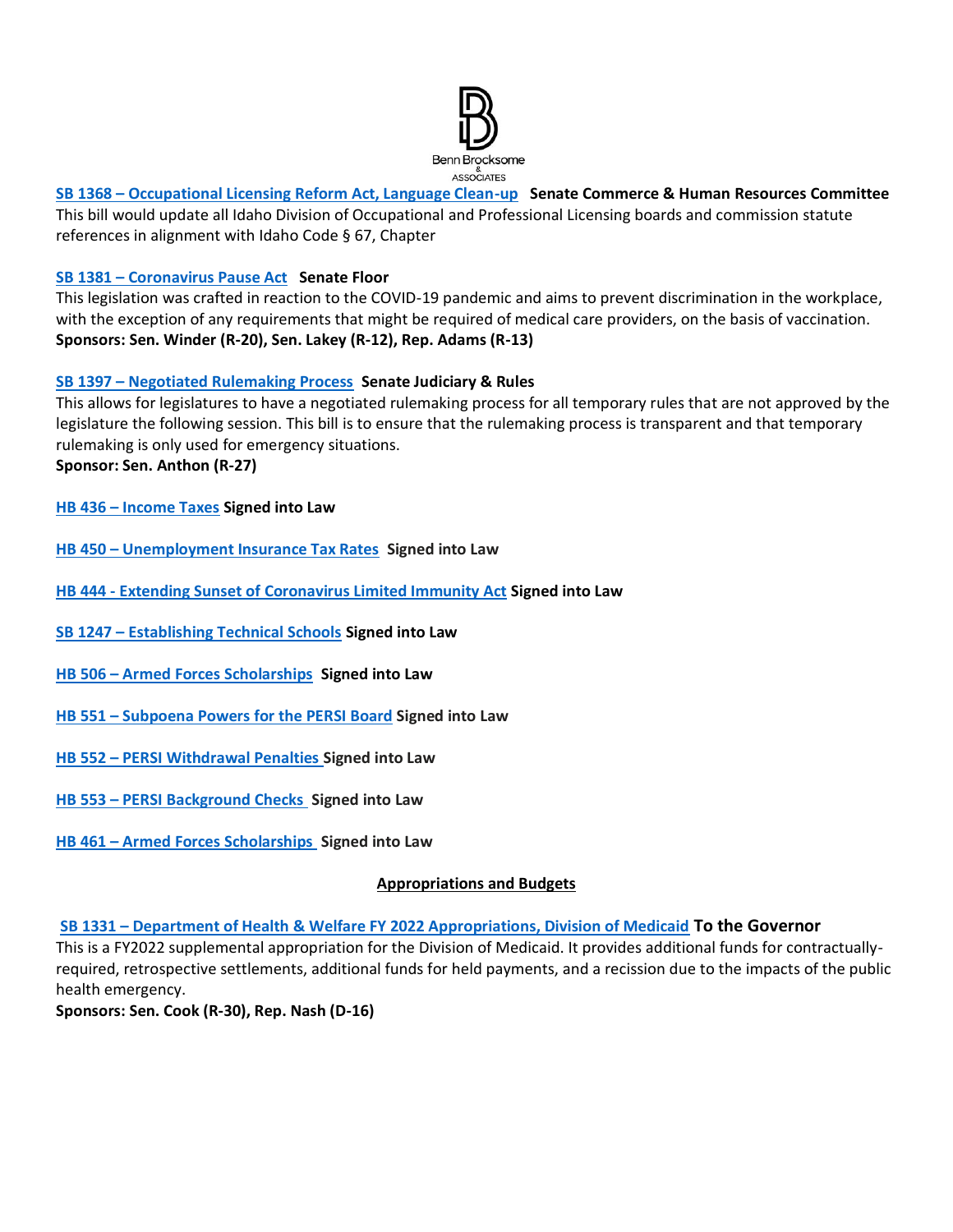

## **HB 764 – [Department of Health & Welfare, Division of Welfare FY23 Appropriation](https://legislature.idaho.gov/sessioninfo/2022/legislation/H0764/) House Floor**

613.5 FTP; \$44.62 million from the General Fund; \$4.85 million from dedicated funds; and \$241.14 million from federal funds. This includes \$391,600 for benefit costs; a \$10,000 reduction for statewide cost allocation; and \$2.99 million for CEC. The total appropriation request is for \$290.61 million, which would reflect a 0.3% increase over the FY22 appropriation.

**Sponsors: Sen. Riggs (R-3), Rep. Troy (R-5)**

## **HB 661 – [FY22 Supplemental Appropriations, DHW](https://legislature.idaho.gov/sessioninfo/2022/legislation/H0661/) To the Governor**

This appropriation bill would supplement the divisions of Public Health, Medicaid, Psychiatric Hospitalization, and Independent Councils.

**Sponsor: Rep. Nash (D-16)**

#### **HB 710 – [Division of Human Resources, FY22 Supplemental Appropriation](https://legislature.idaho.gov/sessioninfo/2022/legislation/H0710/) (17-1-2) JFAC - (37-29-4) Passed the House – Senate Floor**

HB 710, if passed, would authorize a \$218,600 supplemental appropriation to the Division of Human Resources for five (5) additional FTP.

**Sponsors: Rep. Troy (R-5), Sen. Cook (R-30)**

## **HB 767 – [Department of Health & Welfare, Public Health Services Division, FY23 Appropriation](https://legislature.idaho.gov/sessioninfo/2022/legislation/H0767/) House Floor**

259.02 FTP; \$10.76 million from the General Fund; \$50.06 million from dedicated funds; and \$156.38 million from federal funds. This includes \$147,700 for benefit costs; \$77,500 for replacement items; remove \$4,600 for statewide cost allocation; and \$1.34 million for CEC. The total appropriation request is for \$217.20 million, which would reflect a 5.4% increase over the FY22 appropriation

**Motioned by: Nash (D-16) Seconded by: Sen. Riggs (R-3)**

**HB 722 – [Department of Insurance, FY23 Appropriation](https://legislature.idaho.gov/sessioninfo/2022/legislation/H0722) (19-0-1) JFAC – (65-0-5) Passed the House – Senate Floor** 71.50 FTP; \$9.89 million base; \$41,800 in benefit costs; \$54,000 for replacement items; \$17,100 removed for statewide cost allocation; and \$373,400 added for CEC. Total request of \$10.34 million, reflecting a 2.7% increase over their FY22 application.

**Sponsors: Rep. Youngblood (R-12), Sen. Grow (R-14)**

## **HB 771 – [Self-Governing Agencies, DOPL, FY23 Appropriation](https://legislature.idaho.gov/sessioninfo/2022/legislation/H0771/) House Floor**

270.20 FTP; \$30.75 million base; adding \$164,200 for benefit costs; \$684,800 for replacement items; \$159,500 for statewide cost allocation; and \$1.37 million for CEC. The total FY23 appropriation request is for \$39.27 million, which would reflect a 1.5% increase over the FY22 appropriation. \$39.07 million would come from dedicated funds and the remainder from federal funds.

**Sponsors: Rep. Bundy (R-23), Sen. Crabtree (R-7)**

## **DHW - Child Welfare - FY 2023 Original. Vote: 18-0-2.**

\$81.05 million base; 434.80 FTP; adding \$248,900 for benefit costs; \$2.11 million for CEC; and removing \$11,400 for statewide cost allocation. The total FY23 appropriation request is for \$96.64 million, which would reflect a 17% increase over the FY22 appropriation.

**Sponsors: Rep. Nash (D-16), Sen. Cook (R-30)**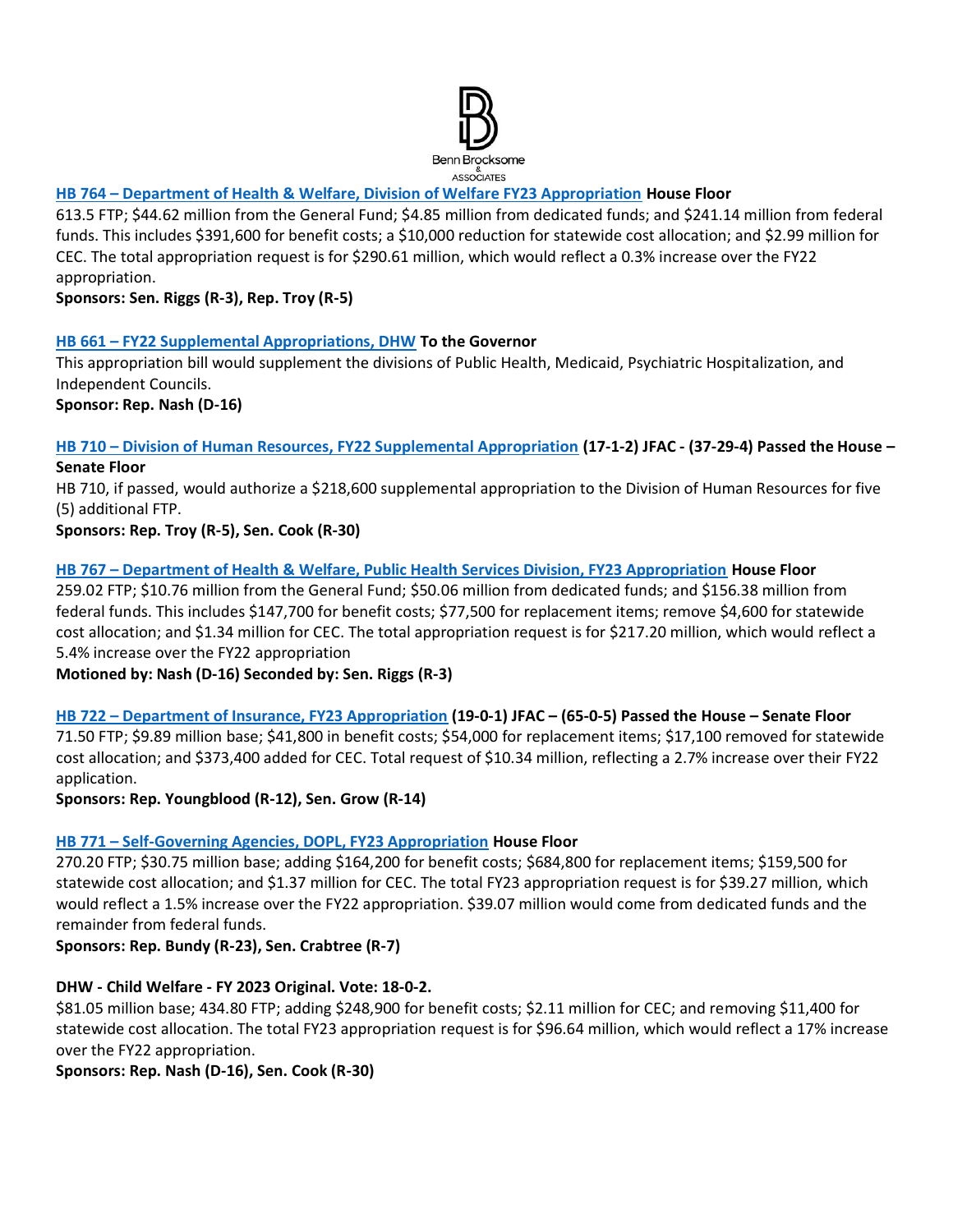

## **FY22 Supplemental, Medicaid Consultants - Vote: 16-3-1.**

\$450,000 in one-time operating expenditures from the General Fund to procure a contract to study cost containment strategies for DHW's Division of Medicaid.

## **Motion by: Rep. Nash. Seconded by: Sen. Ward-Engelking.**

#### **DHW - Service Integration Child Welfare, FY23 Appropriation. Vote: 17-0-3.**

\$6.19 million base; 35 FTP; add \$22,000 for benefit costs; \$168,100 for CEC; and removing \$600 for statewide cost allocation. The total FY23 appropriation request is for \$6.39 million, which would reflect a 3.1% increase over the FY22 appropriation.

## **Sponsors: Sen. Van Orden (R-31), Rep. Amador (R-4)**

## **DHW - Licensing and Certification, FY23 Appropriation. Vote: 18-0-2.**

\$7.75 million base; 71.90 FTP; adding \$41,100 for benefit costs; \$389,300 for CEC; and removing \$400 for statewide cost allocation. The total FY23 appropriation request is for \$8.18 million, which would reflect a 5.5% increase over the FY22 appropriation.

#### **Sponsors: Sen. Lent (R-33), Rep. Nash (D-16)**

## **DHW - Division of Medicaid - MMIS Development, FY22 Supplemental. Vote: 18-0-2.**

This FY22 supplemental appropriation request is for \$1.2 million in one-time funds to develop a modernized data processing system, replacing their old one, called a "Medicaid Management Information System" (MMIS). \$1.08 million of that total would come from federal funds, with the remainder coming from the General Fund. **Sponsors: Sen. Cook (R-30), Rep. Amador (R-4)**

#### **DHW - Division of Medicaid - Managed Care Provider Enrollment, FY22 Supplemental. Vote: 16-2-2.**

The FY22 supplemental appropriation request is for \$2.29 million to get in compliance with CMS rules for Medicaid Management Information System (MMIS) enrollment processes for providers. \$2.06 million would be coming from federal funds and the remainder from the General Fund.

**Sponsors: Sen. Cook (R-30), Rep. Amador (R-4)**

## **DHW - Division of Medicaid, FY23 Appropriation. Vote: 16-2-2.**

\$3.64 Billion base; 213 FTP; adding \$115,200 for benefit costs; \$1.12 million for CEC; \$126.36 million for nondiscretionary adjustments; and removing \$2,100 for statewide cost allocation. The total FY23 appropriation request is for \$4.04 Billion, which would reflect 6.6% increase over the FY22 appropriation. **Sponsors: Rep. Amador (R-4), Sen. Van Orden (R-31)**

#### **State Board of Education, CTE Division, FY22 Supplemental. Vote: 18-0-2.**

Program Transfers. This is a net-zero shift from the ongoing expenditures category to the personnel cost category. **Sponsors: Rep. Horman (R-30), Sen. Lent (R-33)**

## **State Board of Education, CTE Division, FY22 Supplemental. Vote: 17-1-2.**

Program Expansion and Support. \$10 million in one-time funds from the General Fund for the administration of CTE programs.

**Sponsors: Sen. Lent (R-33), Rep. Horman (R-30)**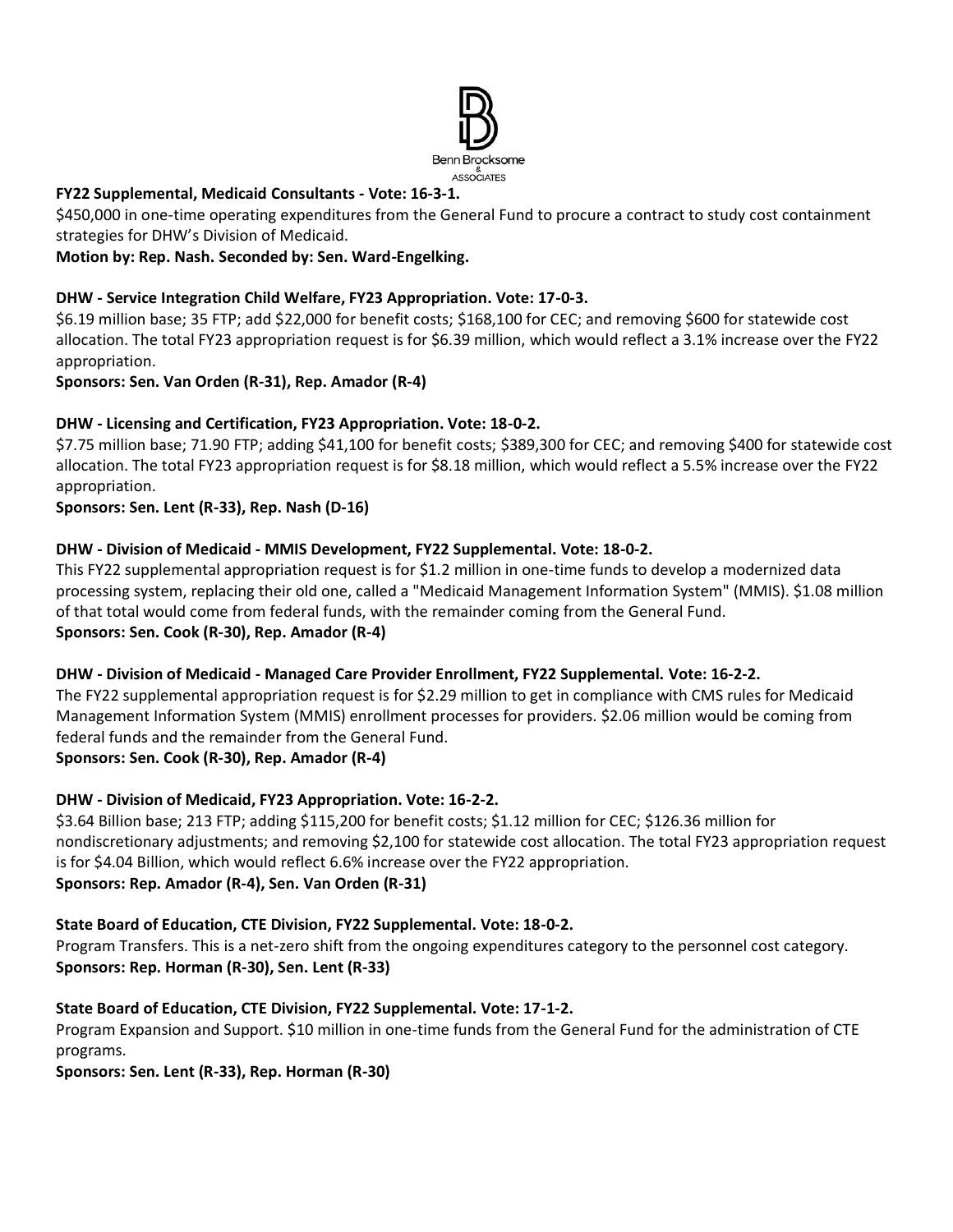

## **State Board of Education, CTE Division, FY23 Appropriation. Vote: 18-0-2.**

553.64 FTP; \$78.52 million base; adding \$299,100 for benefit costs; \$2.80 million for CEC; and removing \$4,100 for statewide cost allocation. The total FY23 appropriation request is for \$84.24 million, which would reflect a 0.1% increase over the FY22 appropriation. \$73.19 million would come from the General Fund, \$552,800 from dedicated funds, and the remaining \$10.49 million from federal funding sources.

**Sponsors: Rep. Horman (R-30), Sen. Crabtree (R-7)**

## **State Board of Education, Health Education Programs, FY22 Supplemental. Vote: 19-0-1.**

This supplemental appropriation request is for a \$1.42 million transfer from the General Fund to compensate Creighton University for its dentistry school's collaborative work in Idaho.

**Sponsors: Sen. Grow (R-14), Rep. Troy (R-5)**

## **State Board of Education, Health Education Programs, FY23 Appropriation. Vote: 17-2-1.**

42.65 FTP; \$23.52 million base; adding \$15,000 for benefit costs; \$107,300 for inflation adjustments; and \$249,900 for CEC. The total FY23 appropriation request is for \$25.2 million, which would reflect a 7.2% increase over the FY22 appropriation request.

## **Sponsors: Sen. Grow (R-14), Rep. Troy (R-5)**

#### **Rules**

[HERE](https://adminrules.idaho.gov/rules/current/) is the link for the Index of all Proposed Rules seeking legislative approval. Committees in both the House and Senate are assigned rules to approve. As a reminder, if a rules docket pass either House or the Senate, they are set to go into effect but need to be enacted by legislation or executive order.

Rules Approved:

[16-0000-2100](https://adminrules.idaho.gov/legislative_books/2022/pending/22H_HealthWelfare.pdf#nameddest=G12.999219) - Notice of Omnibus Rulemaking, Department of Health and Welfare (with the exception of chapter 16.03.09)

[16-0000-2100F](https://adminrules.idaho.gov/legislative_books/2022/fee/22H_Fee_HW.pdf#nameddest=G4.999237) - Notice of Omnibus Rulemaking (Fee Rule), Department of Health and Welfare [15-0100-2100](https://adminrules.idaho.gov/legislative_books/2022/pending/22H_HealthWelfare.pdf#nameddest=G4.999158) – Omnibus Rulemaking - Proposed Rule, Office of the Governor, Idaho Commission on Aging [04-0000-2100](https://adminrules.idaho.gov/legislative_books/2022/pending/22S_StateAffs.pdf#nameddest=G4.999167) - Notice of Omnibus Rulemaking - Proposed Rule, Office of The Attorney General, Page 5-91 [34-0000-2100](https://adminrules.idaho.gov/legislative_books/2022/pending/22S_StateAffs.pdf#nameddest=G17.999161) - Notice of Omnibus Rulemaking - Proposed Rule, Secretary of State, Page 357-376 [34-0000-2100F](https://adminrules.idaho.gov/legislative_books/2022/fee/22S_Fee_StateAffs.pdf#nameddest=G15.999174) - Notice of Omnibus Rulemaking (Fee Rule) - Proposed Rule, Secretary of State Page 78-111 [38-0000-2100](https://adminrules.idaho.gov/legislative_books/2022/pending/22S_StateAffs.pdf#nameddest=G38.999154) - Notice of Omnibus Rulemaking - Proposed Rule, ID Dept. of Administration, Page 377-417 [38-0000-2100F-](https://adminrules.idaho.gov/legislative_books/2022/fee/22S_Fee_StateAffs.pdf#nameddest=G20.999308) Notice of Omnibus Rulemaking (Fee Rule) - Proposed Rule, Id Dept. of Administration, Page 112-12 [18-0000-2100F](https://adminrules.idaho.gov/legislative_books/2022/fee/22H_FEE_Business.pdf#nameddest=G6.999167) Notice of Omnibus Rulemaking (Fee Rule) - Pending Rule – Department of Insurance [18-0000-2100](https://adminrules.idaho.gov/legislative_books/2022/pending/22H_Business.pdf#nameddest=G7.999199) Notice of Omnibus Rulemaking - Pending Rule – Department of Insurance [18-0201-2101](https://adminrules.idaho.gov/legislative_books/2022/pending/22H_Business.pdf#nameddest=G40.999284) Insurance Rates and Credit Rating (New Chapter) - Pending Rule [18-0407-2101](https://adminrules.idaho.gov/legislative_books/2022/pending/22H_Business.pdf#nameddest=G44.999241) Restrictions on Discretionary Clauses in Health Insurance Contracts (New Chapter) - Pending Rule [18-0410-2101](https://adminrules.idaho.gov/legislative_books/2022/pending/22H_Business.pdf#nameddest=G44.999241) Medicare Supplement Insurance Standards (New Chapter) - Pending Rule [18-0604-2101](https://adminrules.idaho.gov/legislative_books/2022/pending/22H_Business.pdf#nameddest=G44.999241) Continuing Education (New Chapter) - Pending Rule [09-0000-2100](https://adminrules.idaho.gov/legislative_books/2022/pending/22H_CommHR.pdf#nameddest=G4.999194) Notice of Omnibus Rulemaking - Pending Rule – Department of Labor [16-0000-2100](https://adminrules.idaho.gov/legislative_books/2022/pending/22H_HealthWelfare.pdf#nameddest=G12.999219) - Omnibus Rulemaking – Proposed Rule – Department of Health and Welfare [16-0000-2100](https://adminrules.idaho.gov/legislative_books/2022/pending/22H_HealthWelfare.pdf#nameddest=G12.999219) - Section 16.03.09.772.01(c) Held in Committee – Department of Health and Welfare [16-0000-2100F](https://adminrules.idaho.gov/legislative_books/2022/fee/22S_Fee_HealthWelfare.pdf) - Omnibus Rulemaking (Fee Rule) - Proposed Rule – Department of Health and Welfare [18-0000-21000](https://adminrules.idaho.gov/legislative_books/2022/pending/22S_CommHR.pdf#nameddest=G19.999199) - Notice of Omnibus Rulemaking - Amendment to Temporary Rule, p. 115; 18.01.01 - 18.08.01, pp. 119 - 346 – Department of Insurance